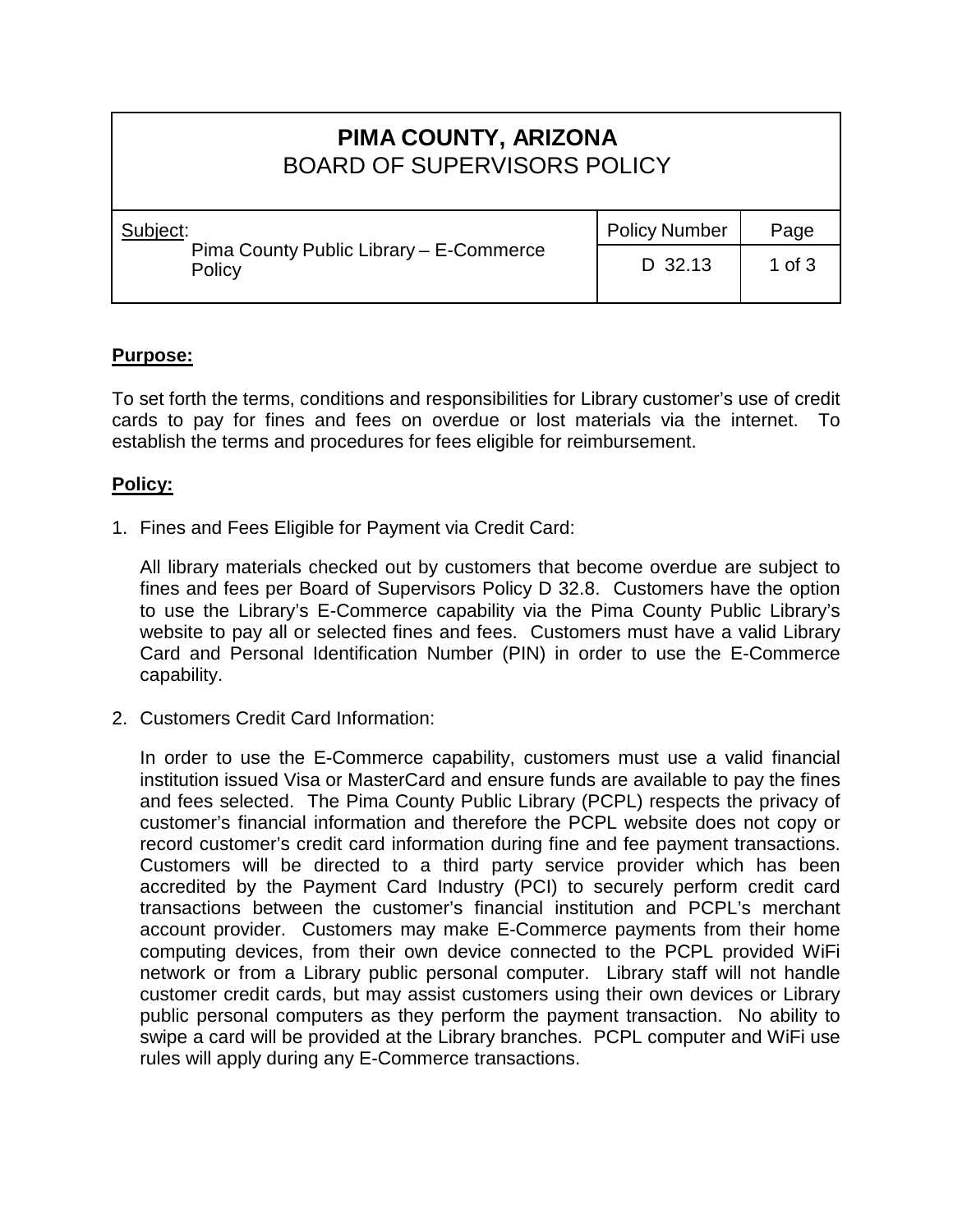|  | <b>Subject: Pima County Public Library</b><br><b>E-Commerce Policy</b> | <b>Policy</b><br><b>Number</b> | Page   |
|--|------------------------------------------------------------------------|--------------------------------|--------|
|  |                                                                        | D 32.13                        | 2 of 3 |

#### 3. Procedures:

PCPL will establish and publish specific procedures for Library staff members and customers regarding E-Commerce transactions. These procedures shall be updated whenever required as a result of changes in third party service providers, PCI processing requirements or financial institution policy & procedures. PCPL shall perform periodic reconciliation of E-Commerce transactions to ensure the accuracy of the circulation and customer account database information.

4. Reimbursement for lost material(s)

Lost material, with a receipt, may be returned within 30 days, in person at a branch location. Pima County Public Library will not reimburse for amounts less than \$10.00 (after applicable fees). The reimbursement amount is the value of the material(s) minus any applicable fees.

Applicable fees include: Overdue fines up to \$7.50 per item; Collections agency fees; and credit card charges.

Reimbursements for credit card, check or cash payments shall be made via a check that will be mailed to the address on record in the Library's online system.